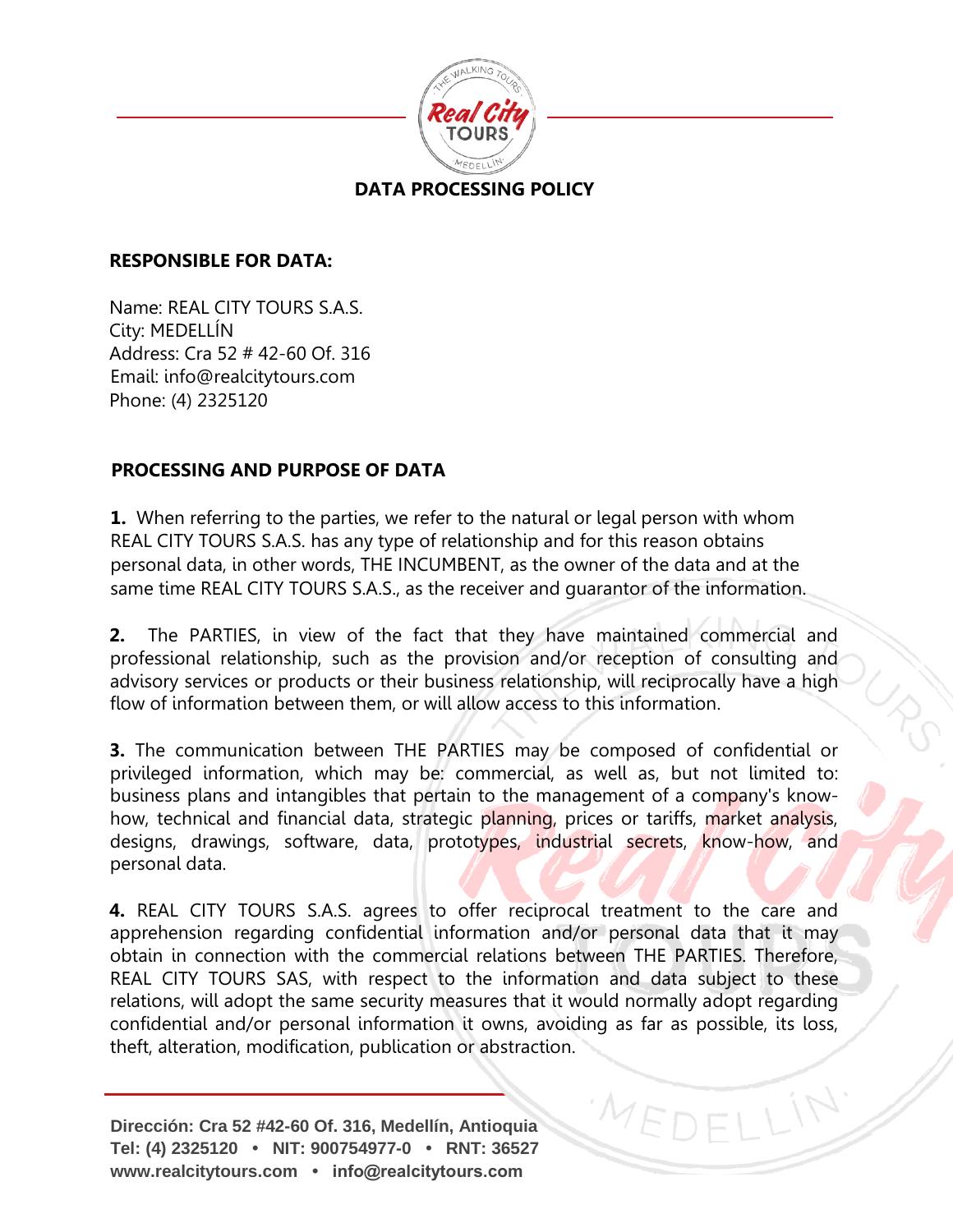

## **DATA PROCESSING**

REAL CITY TOURS S.A.S. assumes the legal duty to protect the personal data to which it has access through commercial relations between THE PARTIES. It will then adopt the pertinent measures to comply with the provisions of Laws 1581 of 2012 and 1266 of 2008, as applicable and any other regulation which compliments or modifies them. It will guarantee, therefore, that this information will not be used, marketed, conceded, transferred and/or submitted to any process outside of the purpose included in the provisions or as otherwise agreed by the PARTIES.

If REAL CITY TOURS S.A.S. violates this legal and constitutional duty, it shall proceed to compensate for the damages caused to the other party as a result of the breach, without prejudice to power of complaint the injured party possesses, and of the administrative powers held by the relevant public authorities.

It is the obligation of the PARTIES to inform the other as soon as possible of any suspicion of loss, leak or attack against the personal information that they have accessed during their relationship and proceed to manage the security incident. In Colombia, abusive data processing constitutes a crime, according to Law 1273 of 2009.

#### **RIGHTS OF INCUMBENTS**

Please remember that these are some of your rights, your information is protected by the Constitution and has a strong legal development and regulation via decrees. Your rights with respect to your personal information that we retain are, but are not limited to, the following:

 $O_{\mathcal{C}_{\mathcal{D}}}$ 

- Know
- Rectify and delete
- Revoke authorization

## **PROCEDURE TO EXERCISE YOUR RIGHTS**

You can exercise the aforementioned rights by sending your request to the following email address: info@realcitytours.com

MEDEL